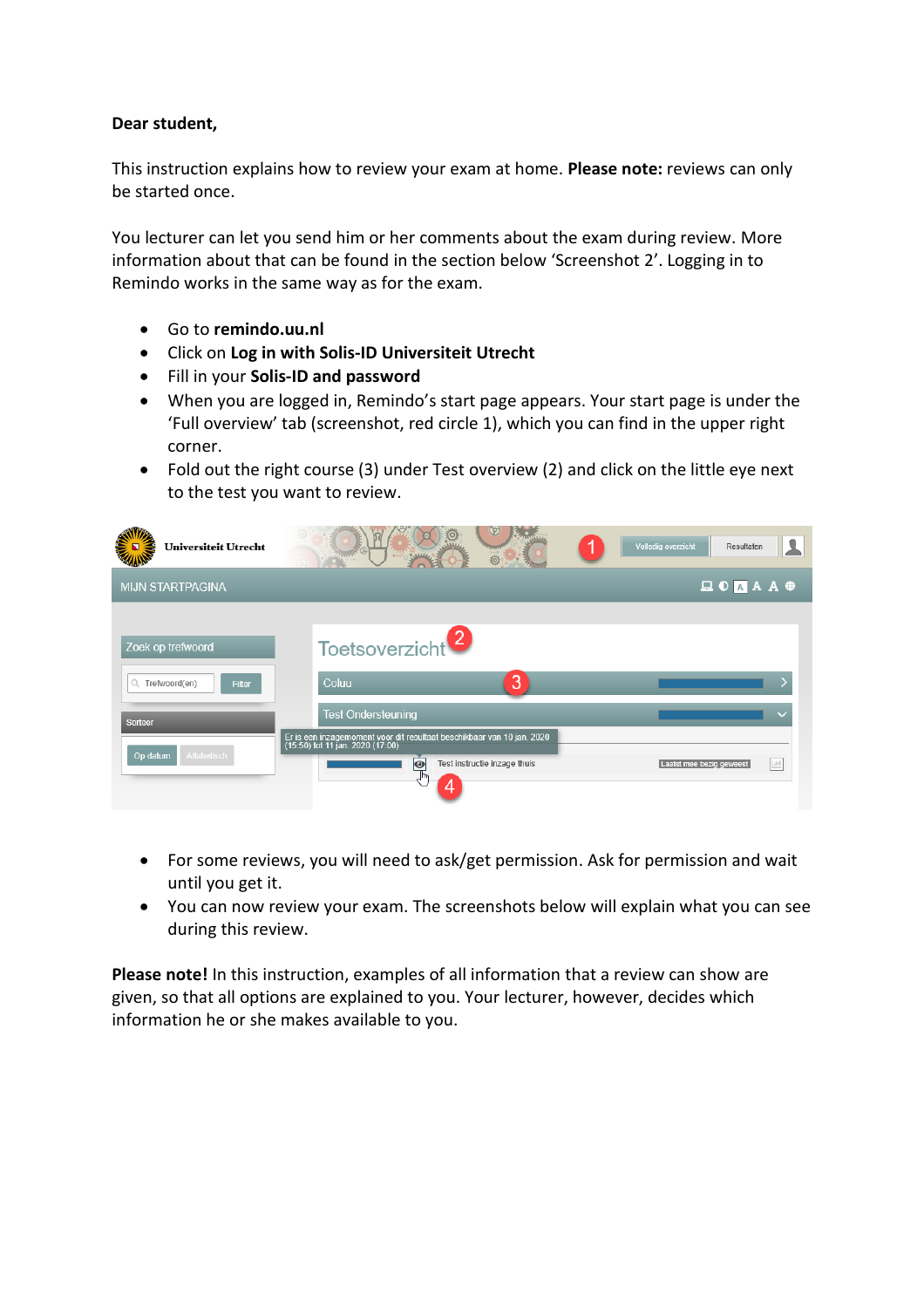# **Screenshot 1**

Test and result information

- Red circle 1 shows the remaining time and the name of the candidate and the exam.
- Circle 2 shows information about the exam.
- Circle 3 shows information about grading and scores.

Multiple-choice questions

- Circle 4 shows the given answer (grey arrow) and that this answer is incorrect (red cross). When you haven't chosen the correct answer, you will see what is (green checkmark).
- Circle 5 shows the number of points.



# *Screenshot 1*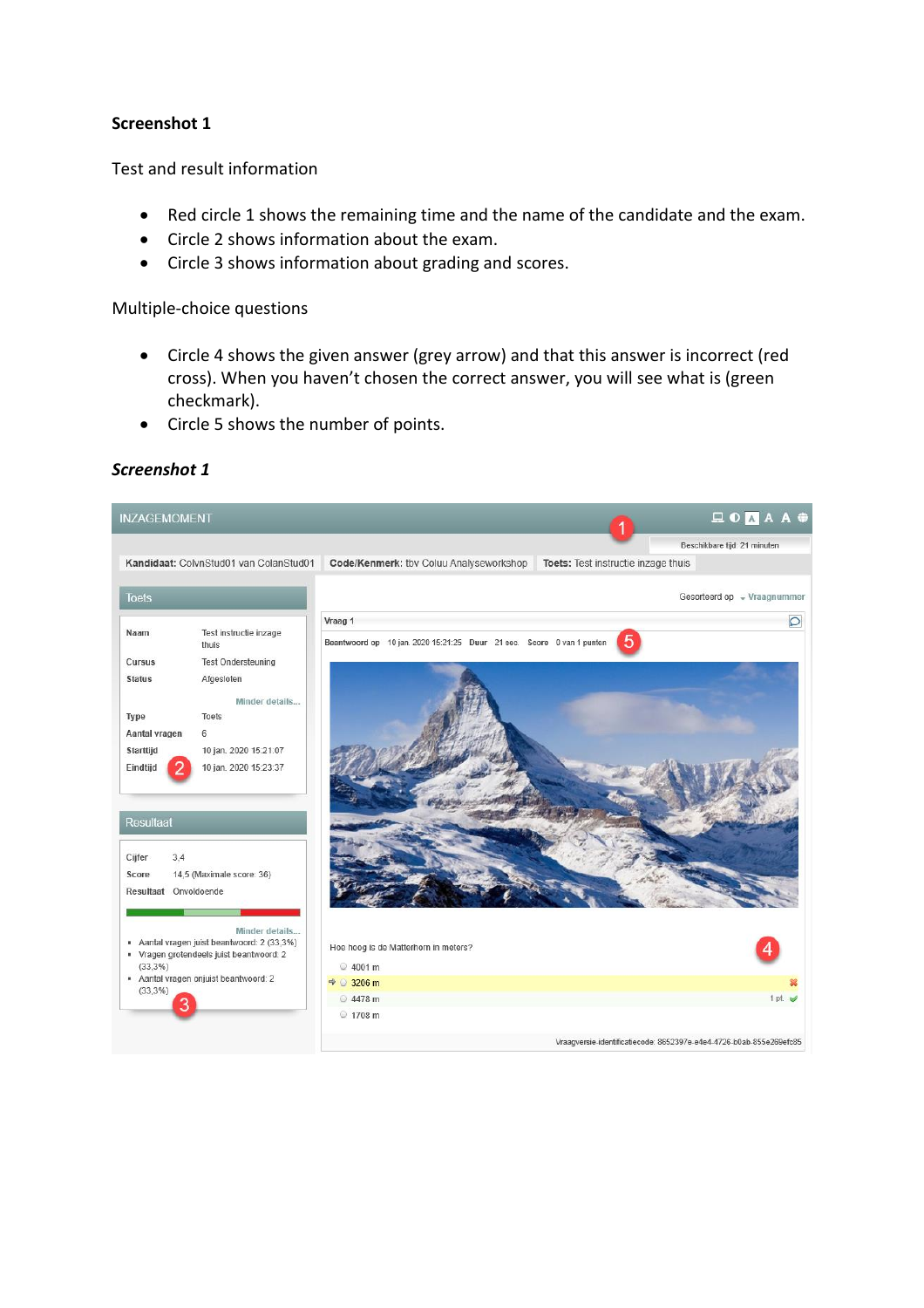# **Screenshot 2**

Multiple-response questions

- Circle 1 shows that three answers are correct (green checkmarks) and one answer is incorrect (red cross). You can see a speech bubble above circle 1. When you click on it, you can leave a comment about this question to your lecturer. Your lecturer can, in his or her turn, reply.
- Circle 2 shows feedback on the entire question.
- Circle 3 shows feedback on individual distractors.

| Vraag 2                                                                        |                                                                     |
|--------------------------------------------------------------------------------|---------------------------------------------------------------------|
| Beantwoord op 10 jan. 2020 15:21:46 Duur 19 sec. Score 1,5 van 3 punten        |                                                                     |
| Welke voorwaarden heb je i.i.g. nodig voor vuur?<br>Wat is het goede antwoord? |                                                                     |
| $\Rightarrow$ $\Box$<br>Zuurstof                                               | $1$ pt.<br>ಆ                                                        |
| → Li Een ontbrandingstemperatuur                                               | $1$ pt.<br>⊌                                                        |
| Brandstof                                                                      | 1 pt. $\vee$                                                        |
| $\Rightarrow$ Lucifer                                                          | $-0.5$ pt. $-26$                                                    |
| Hout                                                                           | $-0.5$ pt.                                                          |
| Eén of enkele voorwaarden heb je niet goed gekozen.                            |                                                                     |
| Zuurstof is inderdaad een belangrijke voorwaarde.                              |                                                                     |
| i<br>Zonder ontbrandingstemperatuur ontstaat geen vuur.                        | 3                                                                   |
| Een lucifer is geen unieke voorwaarde voor vuur.<br>ĩ                          |                                                                     |
|                                                                                | Vraagversie-identificatiecode: d6c8baf8-0711-4836-96d3-7ed7fc144ffe |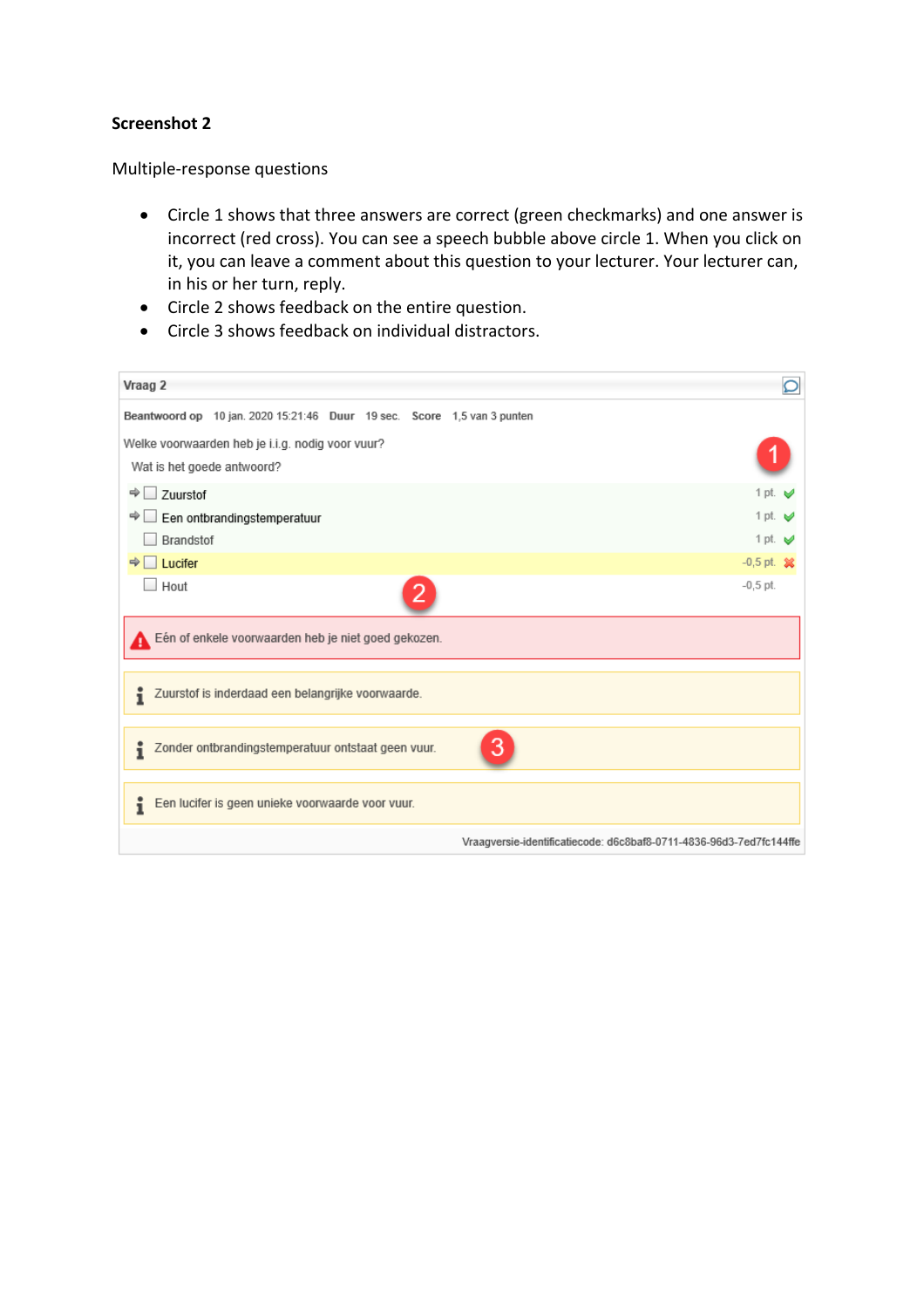#### **Screenshot 3**

#### Open questions

- Circle 1 shows your answers in a yellow square.
- Circle 2 shows, in column 1, the maximum number of points. In column 2, you can see the number of points the lecturer has provided. In column 3, you can see the correct answer, in the grading criterion, as formulated by the lecturer.
- Circle 3 shows the lecturer's comment on your answer.

|                                                          |                | Noem 4 landen die aan Zwitserland grenzen (4 punten)                                                              |
|----------------------------------------------------------|----------------|-------------------------------------------------------------------------------------------------------------------|
| <b>Duitsland</b><br>Hongarije<br>Oostenrijk<br>Frankrijk |                |                                                                                                                   |
|                                                          |                | Aantal woorden: 4 (aantal tekens: 40)                                                                             |
|                                                          |                | Geef aan welk land of welke landen niet bij de Geallieerden hoorde/hoorden in de Tweede Wereldoorlog.             |
| <b>Duitsland</b><br>Oostenrijk                           |                |                                                                                                                   |
|                                                          |                | Aantal woorden: 2 (aantal tekens: 20)                                                                             |
| vanwege het IJzeren Gordijn                              |                | Kies één van de landen die je in de vorige vraag noemde en geef aan of het tussen 1945 en 1991 gedeeld is geweest |
| Oostenrijk<br><b>Nee</b>                                 |                |                                                                                                                   |
|                                                          |                | Aantal woorden: 2 (aantal tekens: 14)                                                                             |
| Scoreonderdeel a:                                        | 3              | Nagekeken door ColvnDoc01 van ColanDoc01<br>Beoordelingscriterium:                                                |
| (max 4 punten)                                           |                | Frankrijk<br>Duitland<br>Italië<br>Oostenrijk<br>Lichtenstein                                                     |
| Scoreonderdeel b:<br>(max 3 punten)                      | $\overline{2}$ | Beoordelingscriterium:<br>Duitsland<br>Oostenrijk<br>Italië                                                       |
| Scoreonderdeel c:<br>(max 6 punten)                      | $\overline{2}$ | Beoordelingscriterium:<br>Duitsland: ja                                                                           |
|                                                          | $\overline{a}$ | Beoordelingscriterium:<br>Italië: nee                                                                             |
|                                                          | 1              | Beoordelingscriterium:<br>Oostenrijk: ja                                                                          |
| Gegeven score:<br>Opmerking                              | 10             |                                                                                                                   |
|                                                          |                | Op onderdeel a: Hongarije ligt een stuk verder naar het oosten<br>3                                               |
|                                                          |                | Op onderdeel c: weliswaar een korte tijd gedeeld, maar wel gedeeld geweest                                        |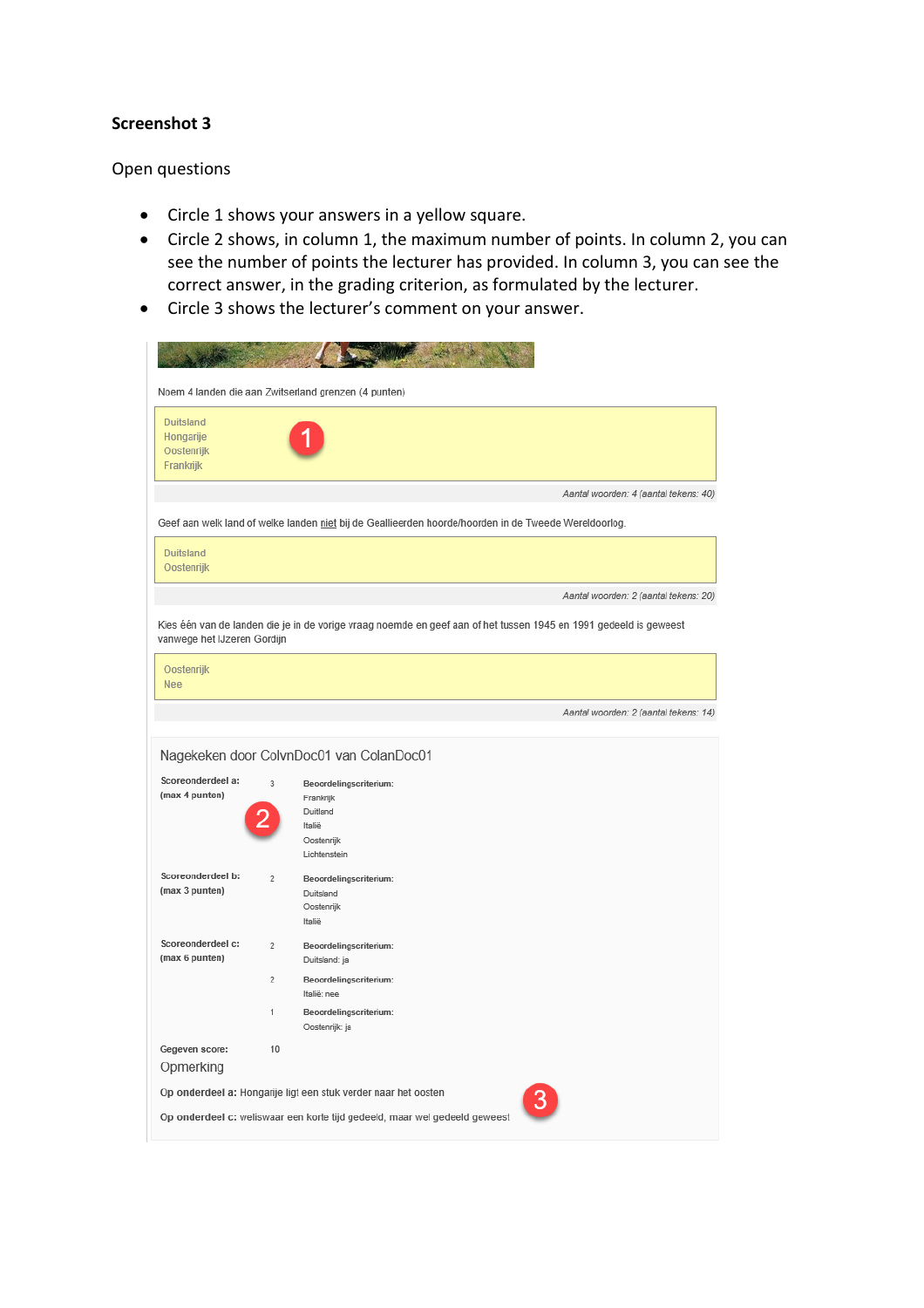The answer you have provided to the open question may contain a marking with an optional comment by your lecturer. See screenshot 3a below.

*Screenshot 3a* 

| Question 3<br>OI                                                                                                                                                                                                                             |
|----------------------------------------------------------------------------------------------------------------------------------------------------------------------------------------------------------------------------------------------|
| Answered on Oct 24, 2019, 10:35:04 AM Duration 5 min. and 35 sec. Score 2 of 3 points                                                                                                                                                        |
| վհյ<br>The ongoing discussion in the world of music can be briefly put like this:                                                                                                                                                            |
| Who is better. The Beatles or The Rolling Stones?                                                                                                                                                                                            |
| Write a short essay (50 words) in which you argue who is better: The Beatles or The Rolling Stones.                                                                                                                                          |
| How can I choose between The Beatles or The Rolling Stones, when Bob Dylan was far more important in the history of<br>music. Members of The Beatles and The Rolling Stones were inspired by Bob Dylan's music and coverd his songs $\oplus$ |
| $R_v$ , $v_i$ , $r_i$ , $r_i$ , wrote:<br>Word count: 41 (character count: 225)<br>Good point!                                                                                                                                               |

• When you finish, close the review at the bottom of the page.